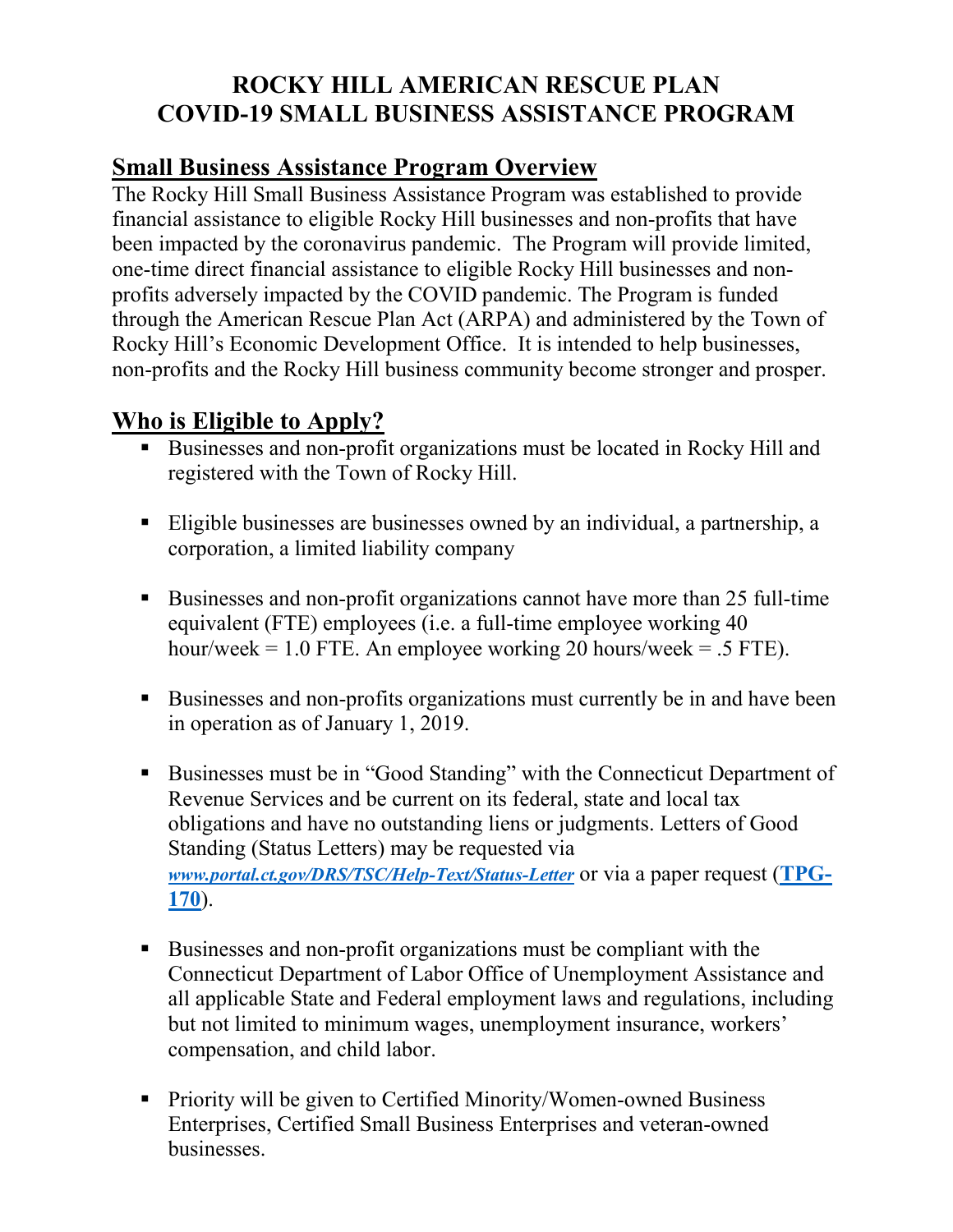### **Applicants must self-certify the eligibility requirements on the application.**

### **Eligible Use of Funds**

Grant funds may be used for the categories listed below to address costs and expenses associated with the COVID-19 pandemic:

- Payroll costs
- Rent/mortgage assistance
- **Utilities**
- Operational expenses
- **Employee protection expenditures**
- Costs associated with the compliance of public health measures related to Covid-19
- Costs associated with outdoor dining areas
- Marketing programs to increase business and employee recruitment

# **What is the Approval Process?**

All applications will be reviewed by the Town Manager, Finance Director, the Director of Economic Development and the Economic Development Subcommittee of the Town Council. Program staff will make every effort to ensure timely review of all applications received.

Applications will be evaluated and ranked to ensure the review criteria listed in the following section are met. The extent to which prior financial assistance/relief funds received from other COVID-19 eligible programs at the State or Federal level will also be taken into consideration.

#### **In addition to other documents, please be aware that the following documents may be requested in order to perform a complete and thorough review of applications:**

- $\approx 2019 \& 2020$  Business tax returns appropriate to your business
- Form W-9 Request for Taxpayer Identification Number & Certification
- Quarterly Form 941 or CT 941
- Form 990 if a non-profit

Upon approval, an award letter will be issued to each grant awardee specifying the amount of funding, the duration of such funding and any conditions placed on the grant award. A formal Assistance Agreement between the awardee and the Town will be executed.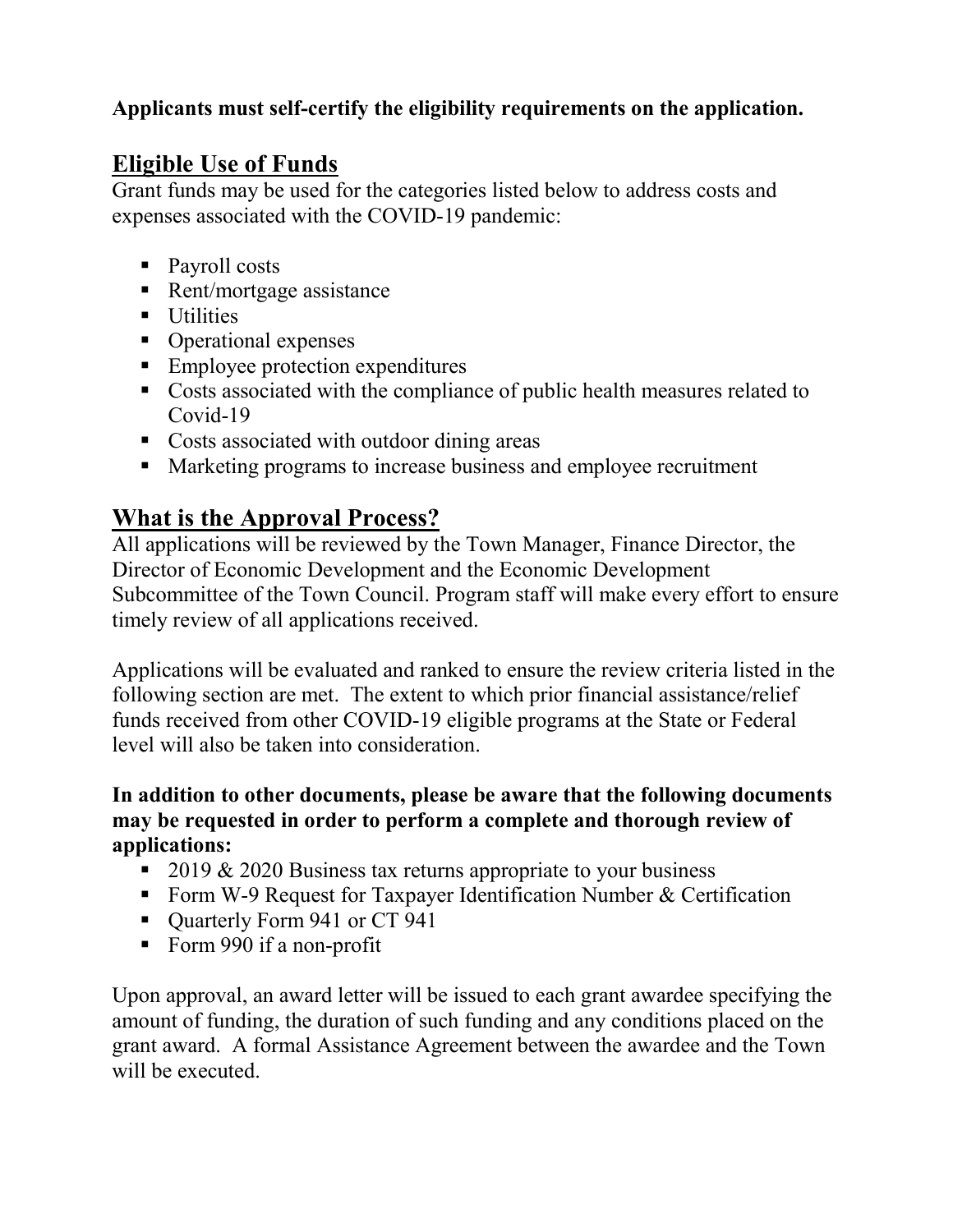# **Review Criteria**

Businesses must be able to demonstrate they have been negatively impacted by the COVID-19 pandemic and that grant funds will enable the business to continue to operate and become stronger. The business must present a reasonable likelihood for long-term viability.

Businesses and non-profit organizations must have a clear and specific use for grant funds and demonstrate that such funds will be used exclusively for future expenditures directly related to the COVID pandemic. It is vital to demonstrate economic hardship and demonstrate that operating funds are necessary and sufficient, when combined with other sources, to sustain the organization.

Applications will be evaluated and ranked based on the following criteria:

- A. Application completeness
- B. Application submitted within the allotted time frame
- C. Eligibility qualifications
- D. Certified Minority/Women-Owned Business Enterprise, Certified Small Business Enterprise or veteran owned
- E. Economic hardship-negative impact of COVID-19
- F. Use of funds
- G. Documentation to support the amount being requested (the budget/costs)
- H. Impact the grant will have on the business
- I. Viability of the business
- J. Financial need
- K. Prior financial assistance

Applications are available at [https://www.rockyhillct.gov/bids.](https://www.rockyhillct.gov/bids) 

Applications (and all required documentation) are to be submitted via email to rcarpentino@rockyhillct.gov, with "Small Business Grant Program" in the subject line.

#### **Questions may be directed to**:

[Ray Carpentino, Economic D](mailto:rcarpentino@rockyhillct.gov)evelopment Director 860-258-7717(office) rcarpentino@rockyhillct.gov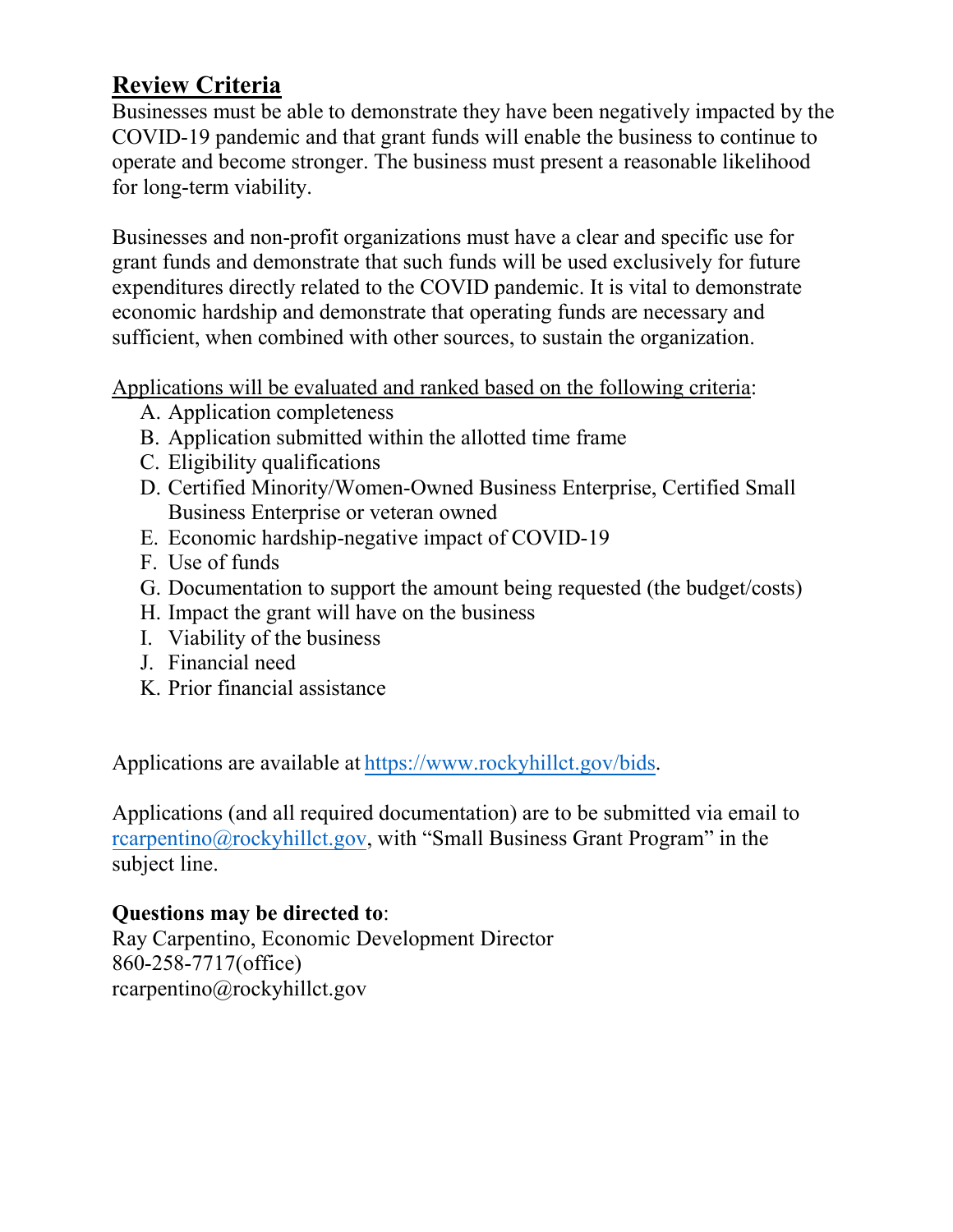# **ROCKY HILL AMERICAN RESCUE PLAN COVID-19 SMALL BUSINESS ASSISTANCE PROGRAM**

#### **APPLICATION**

#### **Applicant Information**

| <b>Business/Organization Name:</b>                                                                  |                                                                 |                                   |                                                                                          |  |  |  |  |
|-----------------------------------------------------------------------------------------------------|-----------------------------------------------------------------|-----------------------------------|------------------------------------------------------------------------------------------|--|--|--|--|
| <b>Owners/Members:</b>                                                                              |                                                                 |                                   |                                                                                          |  |  |  |  |
| <b>Business/Organization Street Address:</b>                                                        |                                                                 |                                   |                                                                                          |  |  |  |  |
| City:                                                                                               | State:                                                          | <b>Zip Code</b>                   |                                                                                          |  |  |  |  |
| <b>Contact Phone:</b>                                                                               |                                                                 | <b>Website URL</b>                |                                                                                          |  |  |  |  |
| <b>Contact Email Address:</b>                                                                       |                                                                 |                                   |                                                                                          |  |  |  |  |
| <b>Federal Employer Identification Number (EIN):</b>                                                |                                                                 |                                   |                                                                                          |  |  |  |  |
| Month and year business/organization was incorporated/registered? Month:<br>Year:                   |                                                                 |                                   |                                                                                          |  |  |  |  |
| <b>Years in Rocky Hill:</b>                                                                         |                                                                 | <b>Years at current location:</b> |                                                                                          |  |  |  |  |
| Does your business own or rent its current location? OWn                                            |                                                                 |                                   | <b>O</b> Rent                                                                            |  |  |  |  |
| Business/Organization structure (sole proprietorship, LLC, partnership, non-profit, etc.)           |                                                                 |                                   |                                                                                          |  |  |  |  |
|                                                                                                     |                                                                 |                                   | Describe your business/organization. What products or services does your business offer? |  |  |  |  |
| How many employees did your business have on January 1, 2019?<br><b>Full-time:</b><br>Part-time:    |                                                                 |                                   |                                                                                          |  |  |  |  |
| How many employees does your business currently have on payroll?<br><b>Full-time:</b><br>Part-time: |                                                                 |                                   |                                                                                          |  |  |  |  |
| Does your business hold a State certification as a MBE, WMBE, DBE                                   | <b>Yes</b> (attach copy of certifications) $\bigcap$ <b>No.</b> |                                   |                                                                                          |  |  |  |  |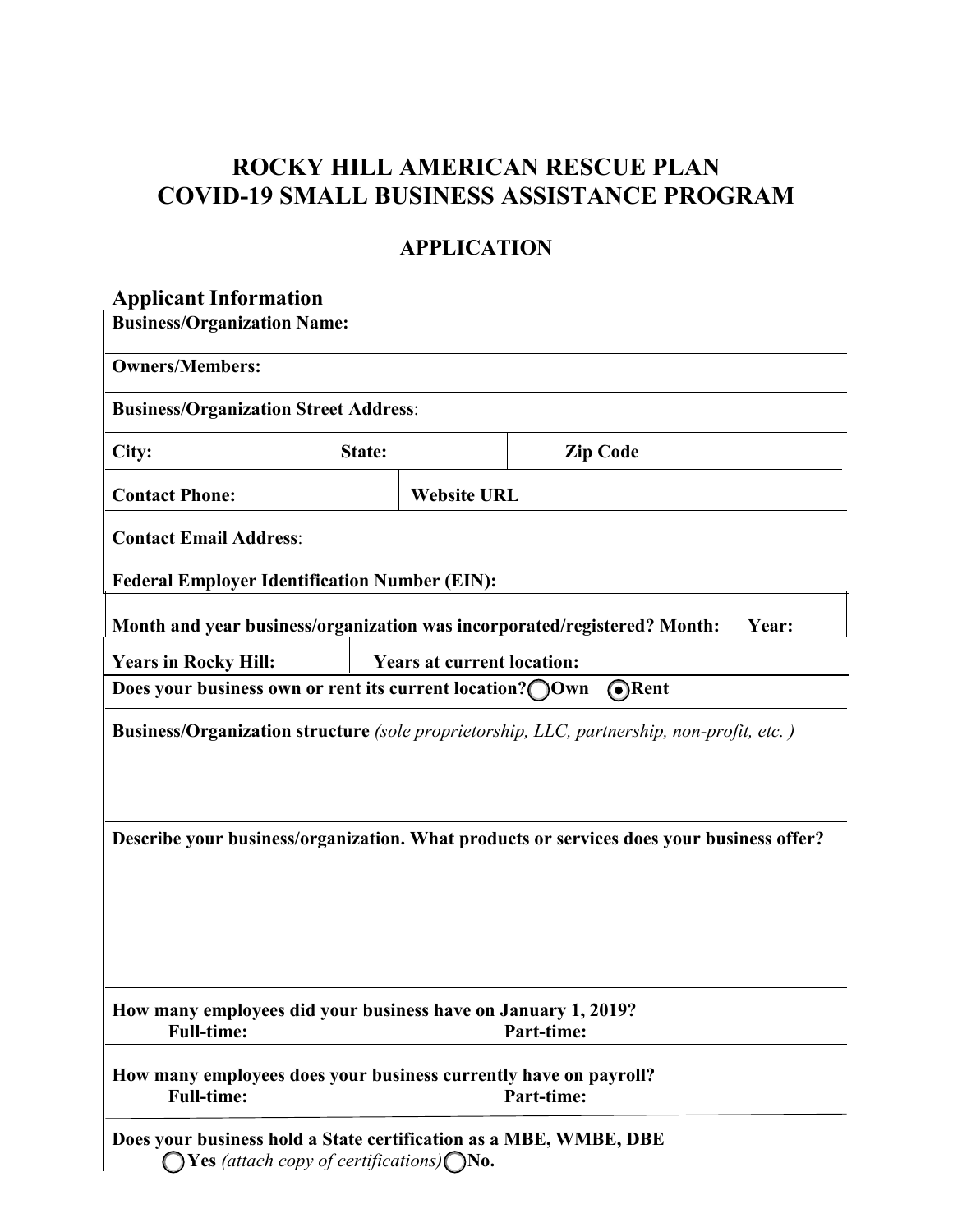**Is your business currently in "Good Standing" with the CT Department of Revenue Services (DRS)?**

**Yes** *(\*attach DRS Status Letter)*  **No** *(explain)*

*\*Status Letters may be requested [www.portal.ct.gov/DRS/myconneCT/myconneCT](http://www.portal.ct.gov/DRS/myconneCT/myconneCT)* 

# **Underwriting What was your 2019 Gross revenue \$** 2**020 Gross revenue \$ Is your business/organization current on all tax obligations to the Internal Revenue Service, the State of Connecticut and the Town of Rocky Hill? Yes No If no, please explain: Does your business/organization have any outstanding liens or judgments?**   $\bigcirc$  **Yes**  $\bigcirc$  **No If yes, please explain: Is your business/organization compliant with the Connecticut Department of Labor Office of Unemployment Assistance and all applicable state and federal employment laws and regulations, including but not limited to minimum wages, unemployment insurance, workers' compensation, and child labor. Yes No If no, please explain:**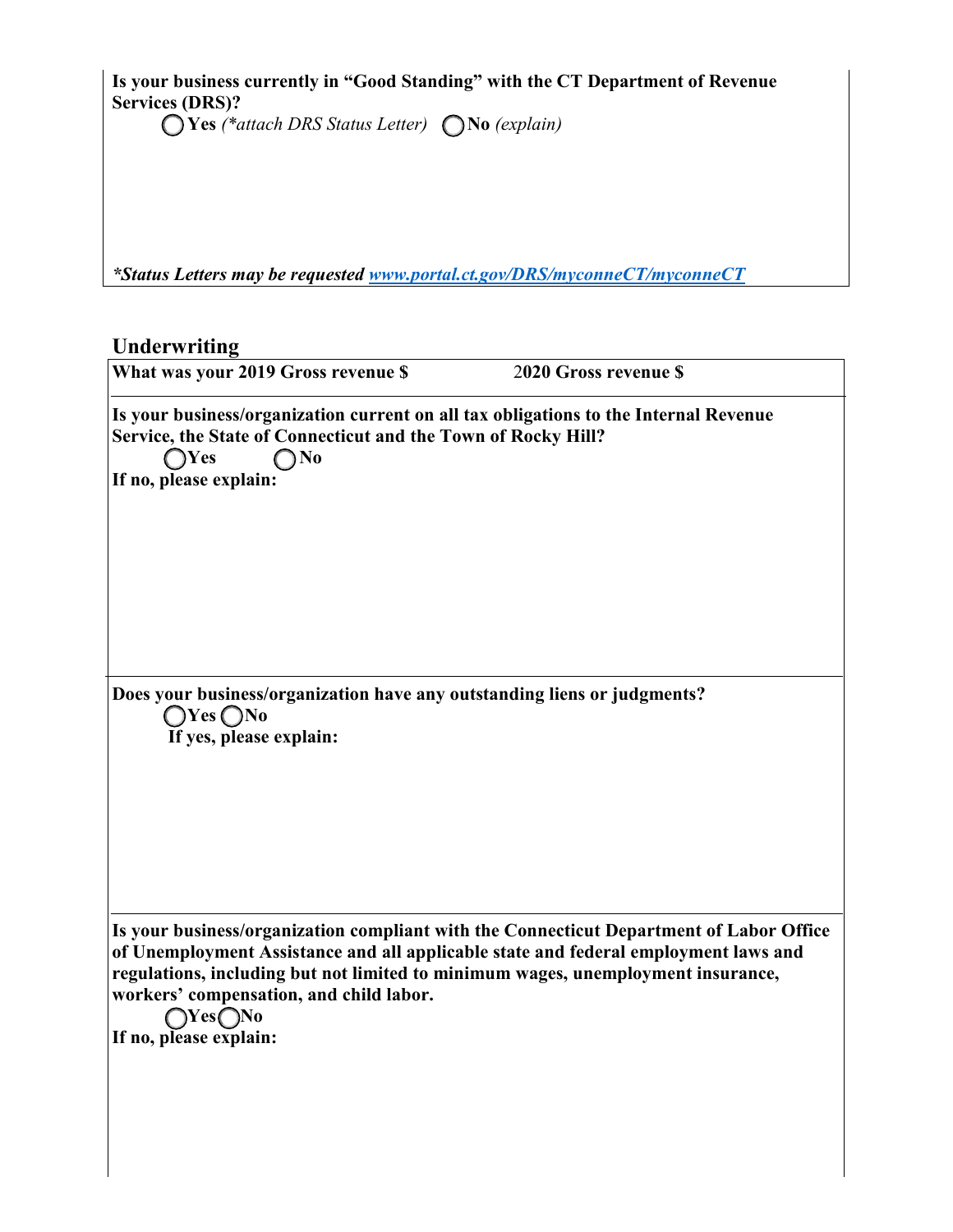**Have you applied for any funding from federal programs such as the Payroll Protection Program (PPP) or SBA Economic Injury Disaster Grant/Loan Program related to the current pandemic and disaster declaration?**

**Yes No**

**Have you been approved or received any funding to date from federal or state relief programs related to the pandemic and disaster declaration?** 

**Yes No**

**If yes, please provide details as to program and amount:** 

**How has your business/organization been affected by COVID-19? Has there been a significant change in the way your business/organization operates due to COVID-19?** 

**What is the amount of funding requested (up to \$5,000):** 

**How will you use the funds? Please refer to the categories listed under "Eligible Use of Funds". Please describe how your intended use of funds will help your business/organization combat or counter the negative impact the COVID-19 public health emergency has had on your business:**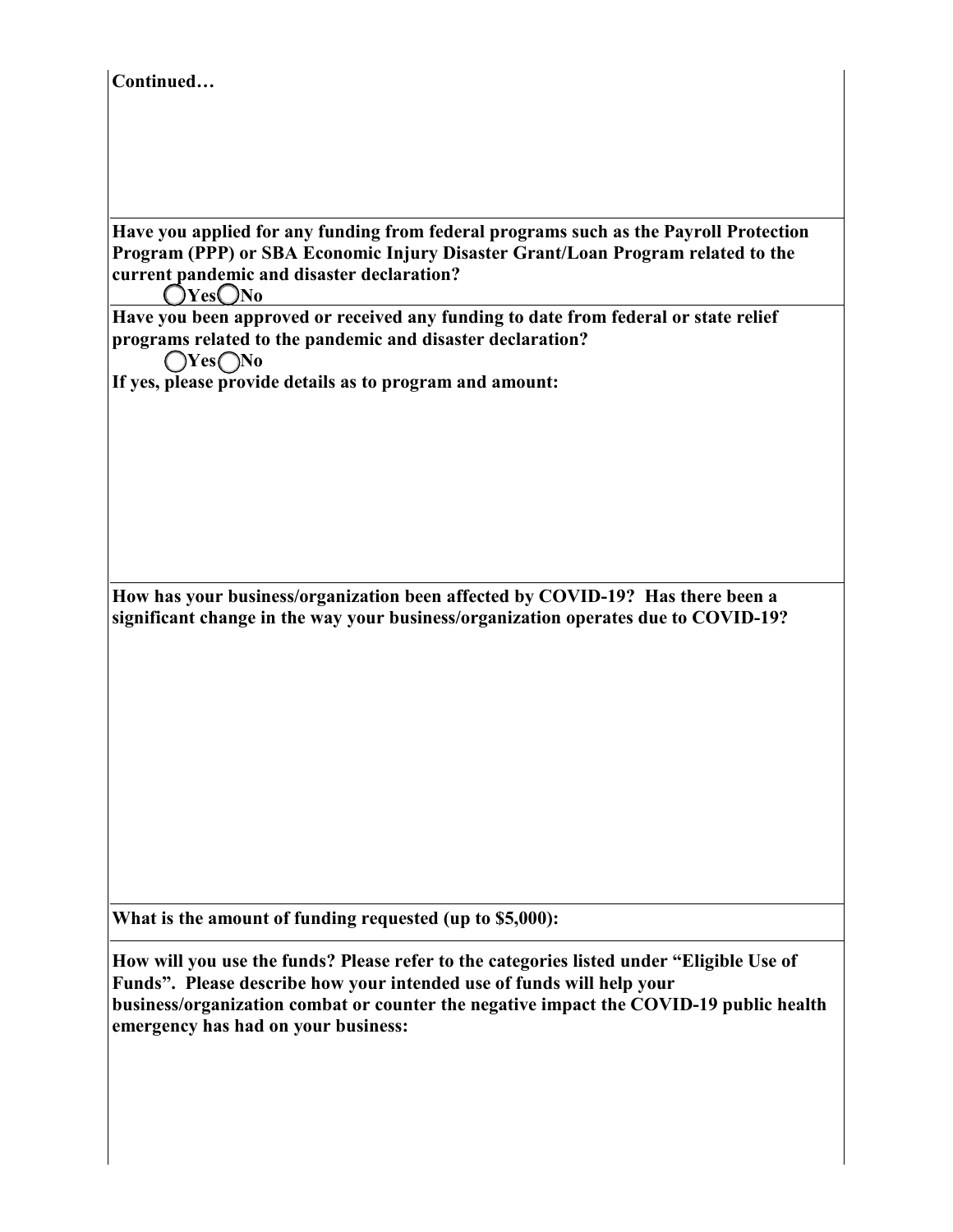| Continued |                                                                                                                                                                                                                                                                                                                                                                  |  |  |
|-----------|------------------------------------------------------------------------------------------------------------------------------------------------------------------------------------------------------------------------------------------------------------------------------------------------------------------------------------------------------------------|--|--|
|           |                                                                                                                                                                                                                                                                                                                                                                  |  |  |
|           |                                                                                                                                                                                                                                                                                                                                                                  |  |  |
|           |                                                                                                                                                                                                                                                                                                                                                                  |  |  |
|           |                                                                                                                                                                                                                                                                                                                                                                  |  |  |
|           |                                                                                                                                                                                                                                                                                                                                                                  |  |  |
|           |                                                                                                                                                                                                                                                                                                                                                                  |  |  |
|           |                                                                                                                                                                                                                                                                                                                                                                  |  |  |
|           | Please provide an itemized budget supporting the funds you are requesting. The budget<br>may include, but not be limited to: items to be purchased and their costs; activities<br>proposed and their associated costs; number, type and rate of personnel to be<br>compensated; cost estimates or quotes:<br>(You may attach a budget or use the space allotted) |  |  |
|           |                                                                                                                                                                                                                                                                                                                                                                  |  |  |
|           |                                                                                                                                                                                                                                                                                                                                                                  |  |  |
|           |                                                                                                                                                                                                                                                                                                                                                                  |  |  |
|           |                                                                                                                                                                                                                                                                                                                                                                  |  |  |
|           |                                                                                                                                                                                                                                                                                                                                                                  |  |  |
|           |                                                                                                                                                                                                                                                                                                                                                                  |  |  |
|           |                                                                                                                                                                                                                                                                                                                                                                  |  |  |
|           |                                                                                                                                                                                                                                                                                                                                                                  |  |  |
|           |                                                                                                                                                                                                                                                                                                                                                                  |  |  |
|           |                                                                                                                                                                                                                                                                                                                                                                  |  |  |

#### **Section 3: Applicant Certification**

I hereby certify that the information contained herein is complete, true and accurate to the best of my knowledge and agree that the Town of Rocky Hill does not assume any responsibility for the success or failure of the Applicant's existing business.

I understand the information in this application is provided for the purpose of applying for the Rocky Hill American Rescue Plan COVID-19 Small Business Assistance Program. I authorize the Town of Rocky Hill to make inquiries as necessary to verify the information contained in this application.

I agree that all funds provided pursuant to this application will be utilized exclusively for the purpose(s) set forth in this application, as may be amended. Upon utilization of the funds, I shall provide a final report to the Town of Rocky Hill detailing all funding utilization and costs. I further agree to return all unused funds to the Town of Rocky Hill.